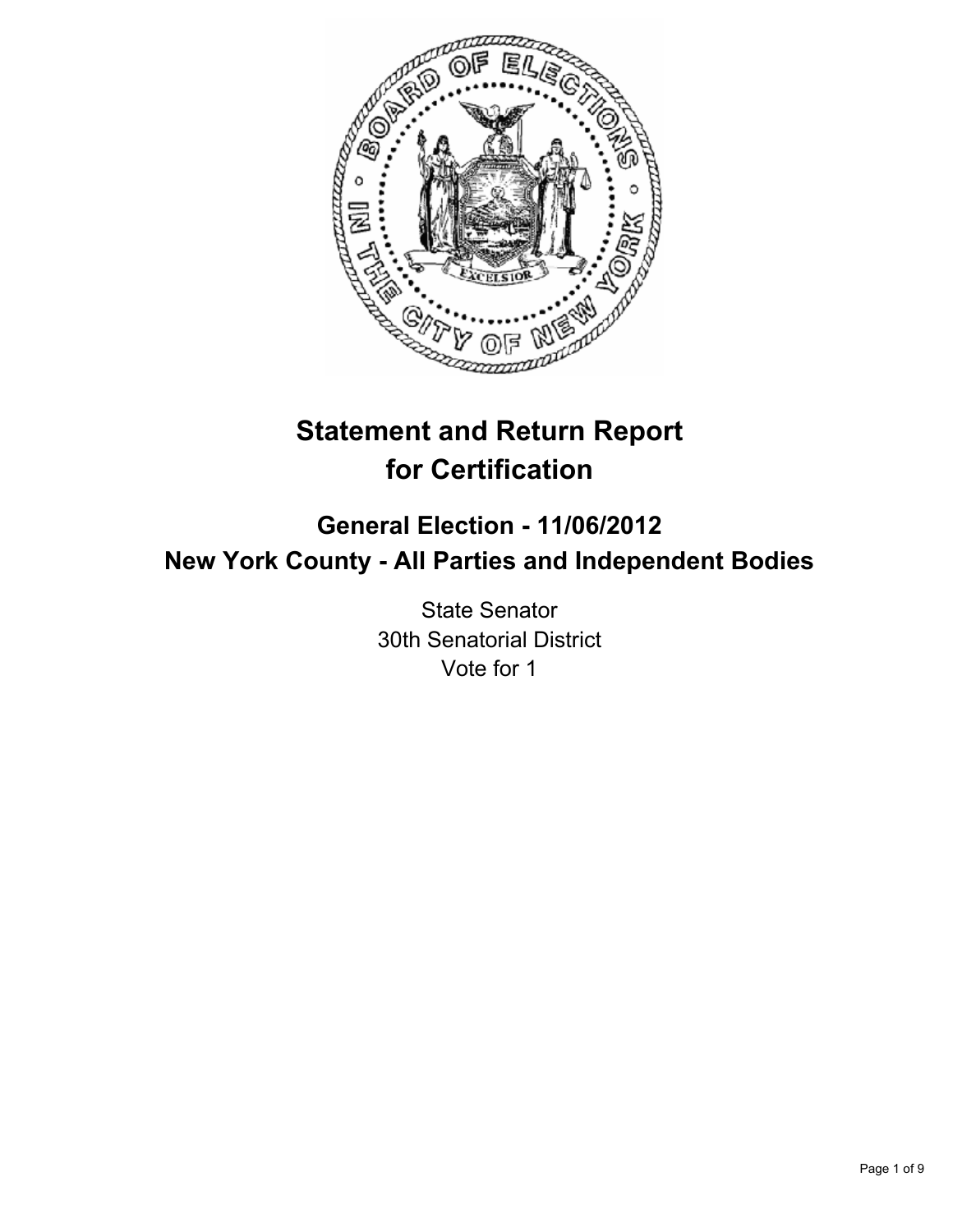

| PUBLIC COUNTER                                           | 732  |
|----------------------------------------------------------|------|
| <b>EMERGENCY</b>                                         | 0    |
| ABSENTEE/MILITARY                                        | 34   |
| <b>FEDERAL</b>                                           | 26   |
| <b>SPECIAL PRESIDENTIAL</b>                              | 0    |
| <b>AFFIDAVIT</b>                                         | 52   |
| <b>Total Ballots</b>                                     | 844  |
| Less - Inapplicable Federal/Special Presidential Ballots | (26) |
| <b>Total Applicable Ballots</b>                          | 818  |
| BILL PERKINS (DEMOCRATIC)                                | 626  |
| BILL PERKINS (WORKING FAMILIES)                          | 39   |
| UNATTRIBUTABLE WRITE-IN (WRITE-IN)                       | 2    |
| <b>Total Votes</b>                                       | 667  |
| Unrecorded                                               | 151  |

| PUBLIC COUNTER                                           | 22,295         |
|----------------------------------------------------------|----------------|
| <b>EMERGENCY</b>                                         | 78             |
| ABSENTEE/MILITARY                                        | 482            |
| <b>FEDERAL</b>                                           | 76             |
| SPECIAL PRESIDENTIAL                                     | 0              |
| <b>AFFIDAVIT</b>                                         | 3,129          |
| <b>Total Ballots</b>                                     | 26,060         |
| Less - Inapplicable Federal/Special Presidential Ballots | (76)           |
| <b>Total Applicable Ballots</b>                          | 25,984         |
| BILL PERKINS (DEMOCRATIC)                                | 18,202         |
| BILL PERKINS (WORKING FAMILIES)                          | 489            |
| ANGELA DAVIS (WRITE-IN)                                  | 1              |
| BILL D. WILLIAMS (WRITE-IN)                              | 1              |
| <b>BROOK BERGRAM (WRITE-IN)</b>                          | 1              |
| CHRISTOPHER RIANO (WRITE-IN)                             | 1              |
| MARK LEVIN (WRITE-IN)                                    | 1              |
| UNATTRIBUTABLE WRITE-IN (WRITE-IN)                       | $\overline{7}$ |
| VINCENT B. VANN (WRITE-IN)                               | 1              |
| <b>Total Votes</b>                                       | 18,704         |
| Unrecorded                                               | 7,280          |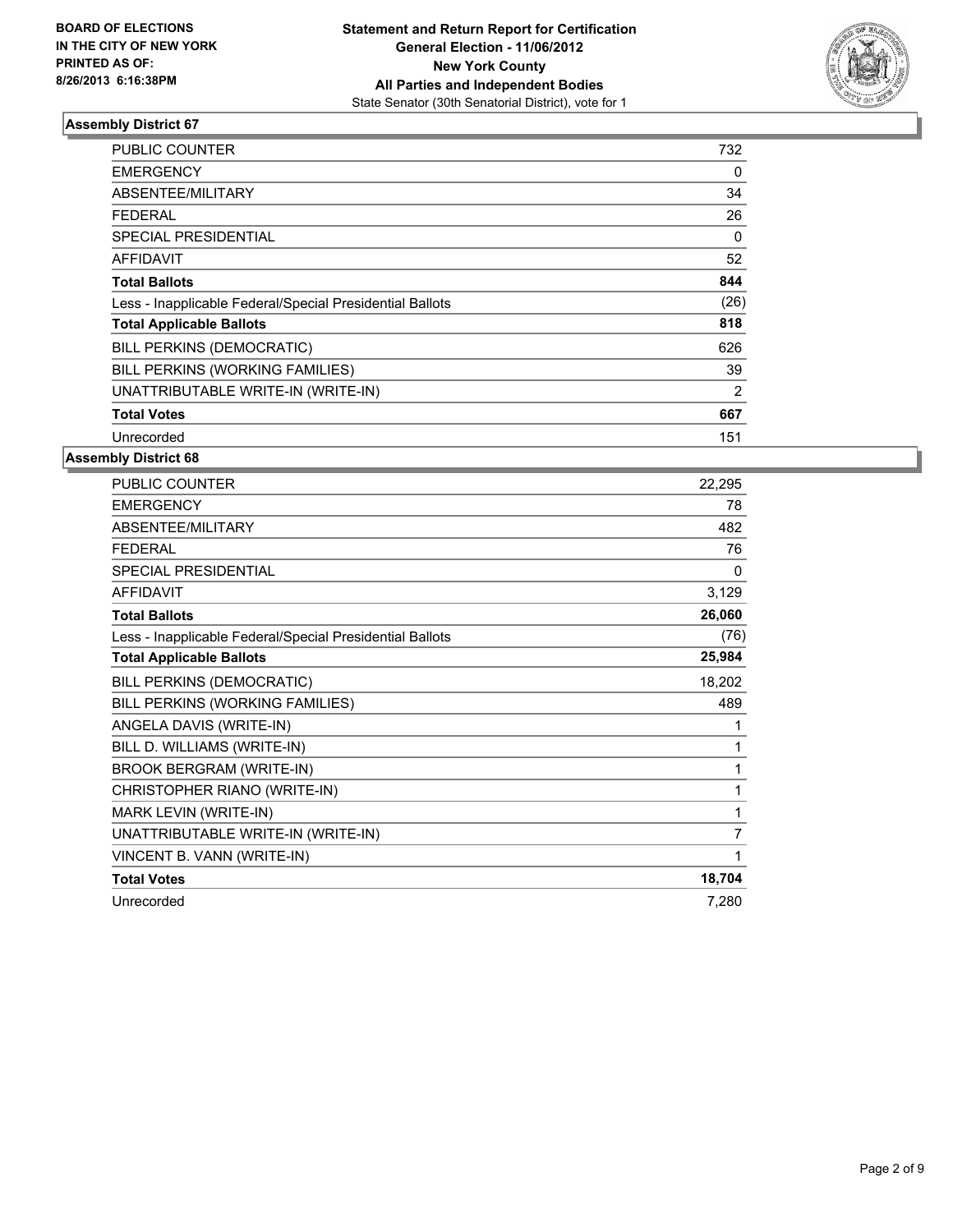

| <b>PUBLIC COUNTER</b>                                    | 29,952       |
|----------------------------------------------------------|--------------|
| <b>EMERGENCY</b>                                         | 306          |
| ABSENTEE/MILITARY                                        | 1,258        |
| <b>FEDERAL</b>                                           | 569          |
| SPECIAL PRESIDENTIAL                                     | 0            |
| AFFIDAVIT                                                | 2,273        |
| <b>Total Ballots</b>                                     | 34,358       |
| Less - Inapplicable Federal/Special Presidential Ballots | (569)        |
| <b>Total Applicable Ballots</b>                          | 33,789       |
| BILL PERKINS (DEMOCRATIC)                                | 25,330       |
| BILL PERKINS (WORKING FAMILIES)                          | 1,565        |
| ADAM SCHNECK (WRITE-IN)                                  | 1            |
| ADRIANO ESPAILLAT (WRITE-IN)                             | 1            |
| ALEXANDRA PATE (WRITE-IN)                                | 1            |
| ALI MIRZA (WRITE-IN)                                     | 1            |
| BARION FINK (WRITE-IN)                                   | 1            |
| BILL CLINTON (WRITE-IN)                                  | 1            |
| BILL JOYE (WRITE-IN)                                     | 1            |
| CHARLES B. RANGEL (WRITE-IN)                             | 1            |
| CHOLE KAMTOR (WRITE-IN)                                  | 1            |
| DAVID ROHER (WRITE-IN)                                   | 1            |
| EMILY POLL (WRITE-IN)                                    | 1            |
| IESHA SEKOU (WRITE-IN)                                   | 2            |
| JEFF COLLINS (WRITE-IN)                                  | $\mathbf{1}$ |
| JOE ACHEU (WRITE-IN)                                     | 1            |
| JOE SMITH (WRITE-IN)                                     | 2            |
| JOSE BRIAN (WRITE-IN)                                    | $\mathbf{1}$ |
| JOYCE JOHNSON (WRITE-IN)                                 | 1            |
| LARRY DAS (WRITE-IN)                                     | 1            |
| LOUIS DZIALO (WRITE-IN)                                  | $\mathbf{1}$ |
| LUCAS AZENHA (WRITE-IN)                                  | 1            |
| MARISE COZZLINO (WRITE-IN)                               | 1            |
| MARK DA ROCO (WRITE-IN)                                  | 1            |
| MELISSA GAVIN (WRITE-IN)                                 | 1            |
| MITT ROMNEY (WRITE-IN)                                   | 1            |
| MOHAMMED CHERTTEOUI (WRITE-IN)                           | 1            |
| NEAL ROSENSTEIN (WRITE-IN)                               | 1            |
| NORBERT BRAY (WRITE-IN)                                  | 1            |
| PATRICK MURPHY (WRITE-IN)                                | 1            |
| POTA LINDSAY (WRITE-IN)                                  | 1            |
| ROBERT HARDING (WRITE-IN)                                | 1            |
| RON PAUL (WRITE-IN)                                      | 1            |
| RUDOLPH GIULIANI (WRITE-IN)                              | 1            |
| STEPHEN JINUBNEW (WRITE-IN)                              | 1            |
| TIM CUNNINGHAM (WRITE-IN)                                | 1            |
| UNATTRIBUTABLE WRITE-IN (WRITE-IN)                       | 19           |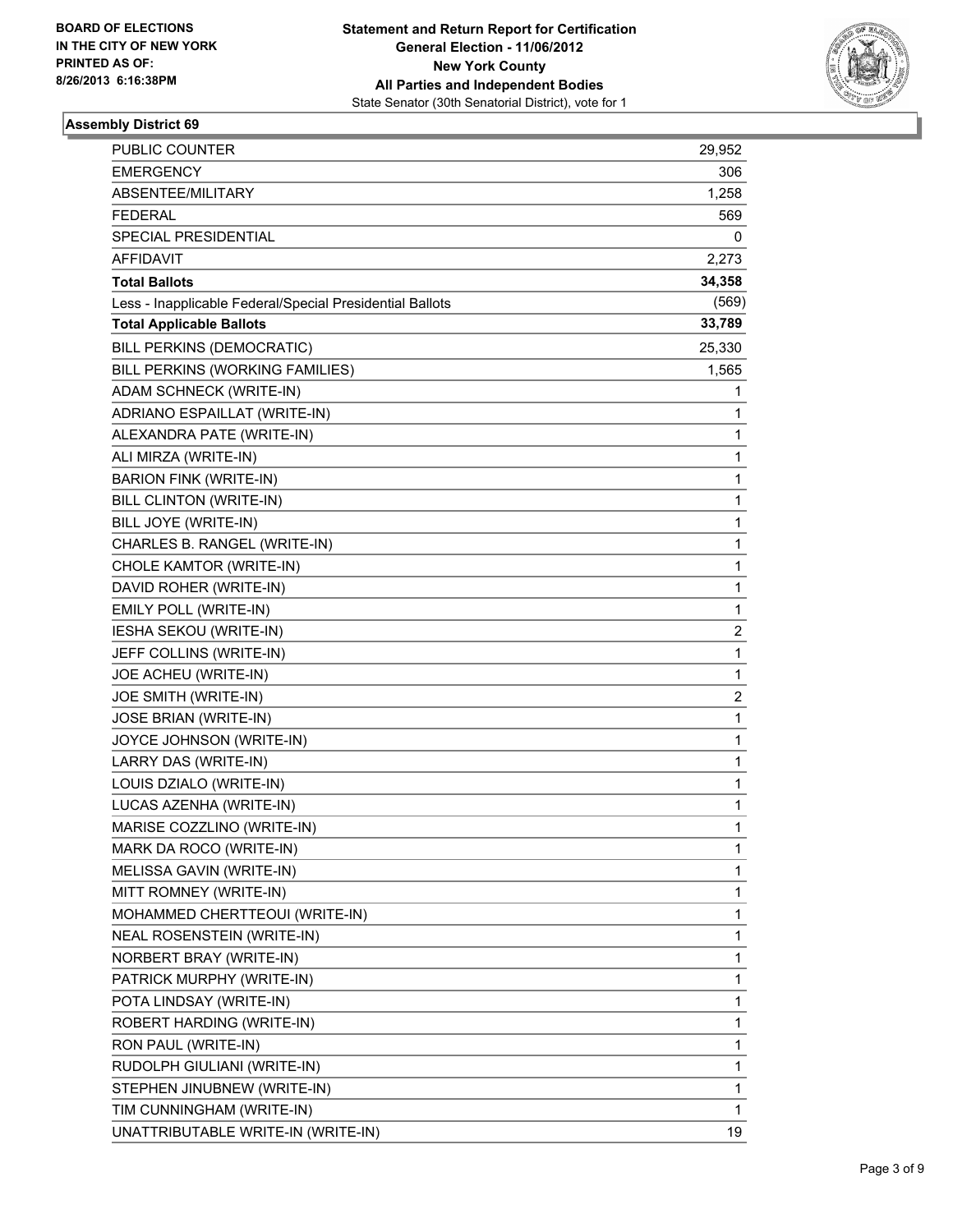

| WENDY KATZ (WRITE-IN)  |        |
|------------------------|--------|
| WIN FOREMAN (WRITE-IN) |        |
| <b>Total Votes</b>     | 26.952 |
| Unrecorded             | 6.837  |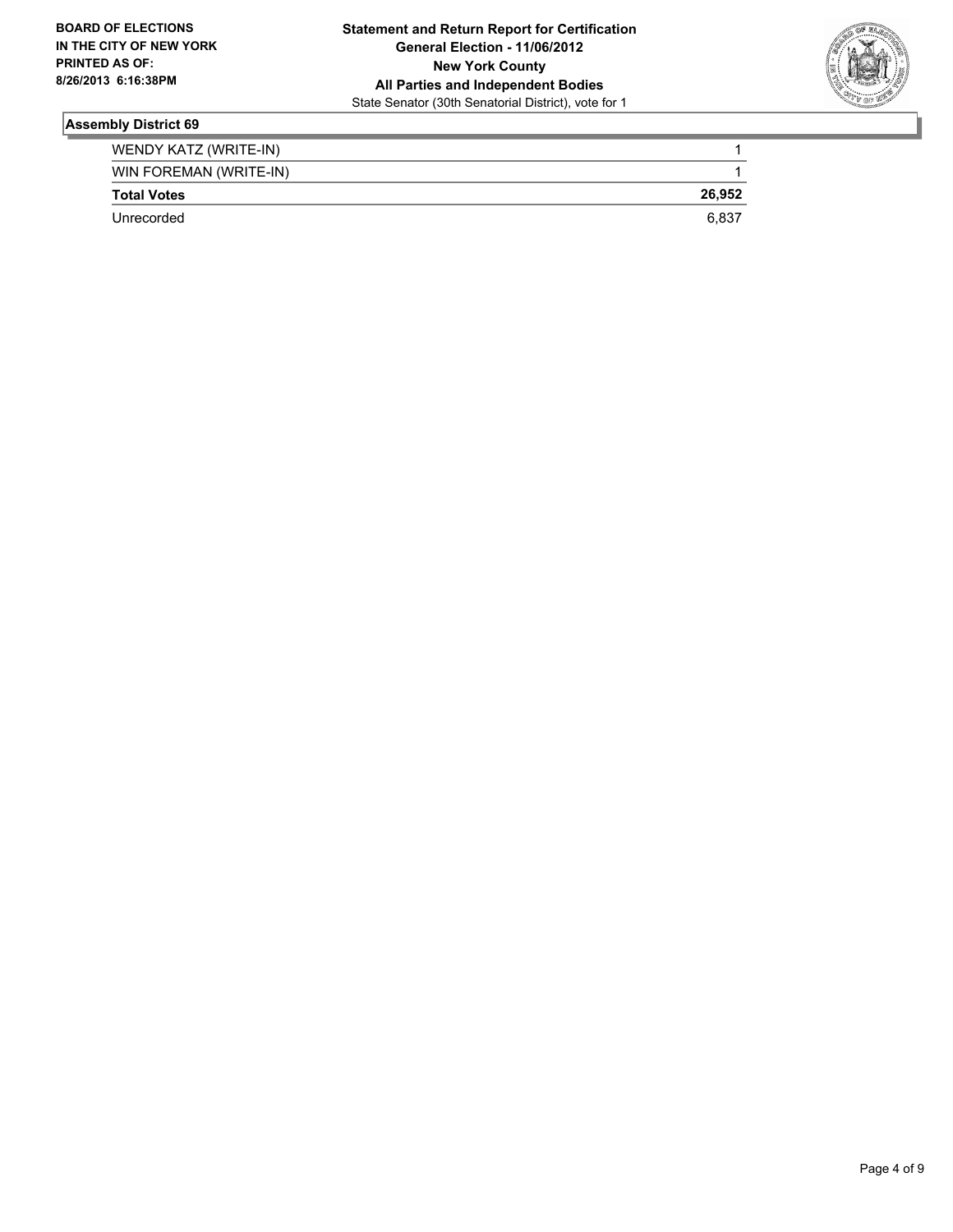

| <b>PUBLIC COUNTER</b>                                    | 35,749       |
|----------------------------------------------------------|--------------|
| <b>EMERGENCY</b>                                         | 1,231        |
| ABSENTEE/MILITARY                                        | 1,246        |
| <b>FEDERAL</b>                                           | 255          |
| SPECIAL PRESIDENTIAL                                     | 0            |
| <b>AFFIDAVIT</b>                                         | 4,732        |
| <b>Total Ballots</b>                                     | 43,213       |
| Less - Inapplicable Federal/Special Presidential Ballots | (255)        |
| <b>Total Applicable Ballots</b>                          | 42,958       |
| BILL PERKINS (DEMOCRATIC)                                | 34,334       |
| BILL PERKINS (WORKING FAMILIES)                          | 1,129        |
| <b>BASIL SMILKER (WRITE-IN)</b>                          | 1            |
| BRIAN BEMJAMIN (WRITE-IN)                                | 1            |
| CARMELO ANTHONY (WRITE-IN)                               | 1            |
| CELESTINE GREEN (WRITE-IN)                               | 1            |
| CRAIG SCHLEY (WRITE-IN)                                  | 2            |
| DEBORAH LIATOS (WRITE-IN)                                | 1            |
| DENESE JOHNSON (WRITE-IN)                                | 1            |
| EARLINE FISHER (WRITE-IN)                                | 1            |
| EDDY DILBERT (WRITE-IN)                                  | 1            |
| FORREST TAYLOR (WRITE-IN)                                | 1            |
| HOWARD STERN (WRITE-IN)                                  | 1            |
| JAMES TOWEY (WRITE-IN)                                   | 1            |
| JOHN GILSTRAP (WRITE-IN)                                 | 1            |
| JULIA VIEGAL (WRITE-IN)                                  | 1            |
| KEITH WRIGHT (WRITE-IN)                                  | 1            |
| KYLE MANSON (WRITE-IN)                                   | 1            |
| LANDON DAIS (WRITE-IN)                                   | 1            |
| MICHAEL BLOOMBERG (WRITE-IN)                             | 1            |
| MICHAEL DUBITSKY (WRITE-IN)                              | 1            |
| MICHELLE MCCOMBS (WRITE-IN)                              | 1            |
| MIKE HUGGAR (WRITE-IN)                                   | 1            |
| REBECCA JORGENSON (WRITE-IN)                             | 1            |
| RON PETERSON (WRITE-IN)                                  | 2            |
| STEPHAN MEIER (WRITE-IN)                                 | 1            |
| TOBY J. GOLDSTEIN (WRITE-IN)                             | 1            |
| TROY MUGLY (WRITE-IN)                                    | 1            |
| TWANA ADAMS (WRITE-IN)                                   | $\mathbf{1}$ |
| UNATTRIBUTABLE WRITE-IN (WRITE-IN)                       | 18           |
| VINCENT BARASCIO (WRITE-IN)                              | 1            |
| <b>Total Votes</b>                                       | 35,511       |
| Unrecorded                                               | 7,447        |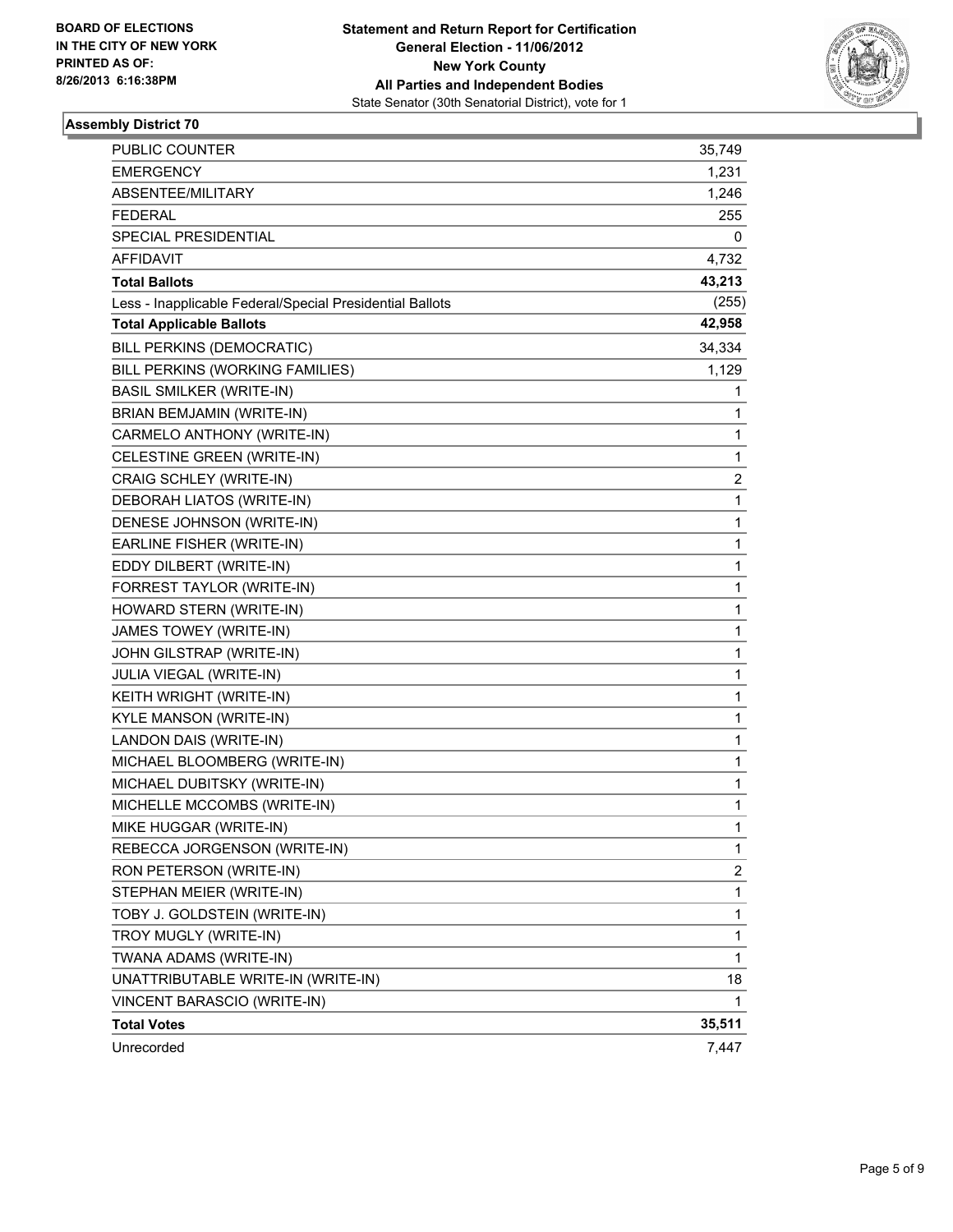

| <b>PUBLIC COUNTER</b>                                    | 17,244         |
|----------------------------------------------------------|----------------|
| <b>EMERGENCY</b>                                         | 0              |
| ABSENTEE/MILITARY                                        | 474            |
| <b>FEDERAL</b>                                           | 77             |
| SPECIAL PRESIDENTIAL                                     | $\Omega$       |
| <b>AFFIDAVIT</b>                                         | 2,154          |
| <b>Total Ballots</b>                                     | 19,949         |
| Less - Inapplicable Federal/Special Presidential Ballots | (77)           |
| <b>Total Applicable Ballots</b>                          | 19,872         |
| <b>BILL PERKINS (DEMOCRATIC)</b>                         | 15,712         |
| BILL PERKINS (WORKING FAMILIES)                          | 416            |
| ADAM MARC BINDISTY (WRITE-IN)                            | 2              |
| ADRIANO ESPAILLAT (WRITE-IN)                             | 1              |
| ELLA HARRIS (WRITE-IN)                                   | 1              |
| JANE BOGART (WRITE-IN)                                   | 1              |
| <b>JOSHUA CHRISTAS (WRITE-IN)</b>                        | 1              |
| JOSHUA K. STATON (WRITE-IN)                              | 1              |
| MICHAEL BLOOMBERG (WRITE-IN)                             | 1              |
| NEER ASHERIE (WRITE-IN)                                  | $\overline{c}$ |
| RAFAEL HERNANDEZ (WRITE-IN)                              | 1              |
| RAY MCEDDY (WRITE-IN)                                    | 1              |
| SIMEON BANISTER (WRITE-IN)                               | $\overline{2}$ |
| UNATTRIBUTABLE WRITE-IN (WRITE-IN)                       | 5              |
| <b>Total Votes</b>                                       | 16,147         |
| Unrecorded                                               | 3,725          |

| <b>PUBLIC COUNTER</b>                                    | 326      |
|----------------------------------------------------------|----------|
| <b>EMERGENCY</b>                                         | 0        |
| ABSENTEE/MILITARY                                        | 14       |
| <b>FEDERAL</b>                                           | 0        |
| <b>SPECIAL PRESIDENTIAL</b>                              | $\Omega$ |
| AFFIDAVIT                                                | 43       |
| <b>Total Ballots</b>                                     | 383      |
| Less - Inapplicable Federal/Special Presidential Ballots | 0        |
| <b>Total Applicable Ballots</b>                          | 383      |
| BILL PERKINS (DEMOCRATIC)                                | 285      |
| BILL PERKINS (WORKING FAMILIES)                          | 13       |
| JOHN SLOANE (WRITE-IN)                                   |          |
| UNATTRIBUTABLE WRITE-IN (WRITE-IN)                       | 1        |
| <b>Total Votes</b>                                       | 300      |
| Unrecorded                                               | 83       |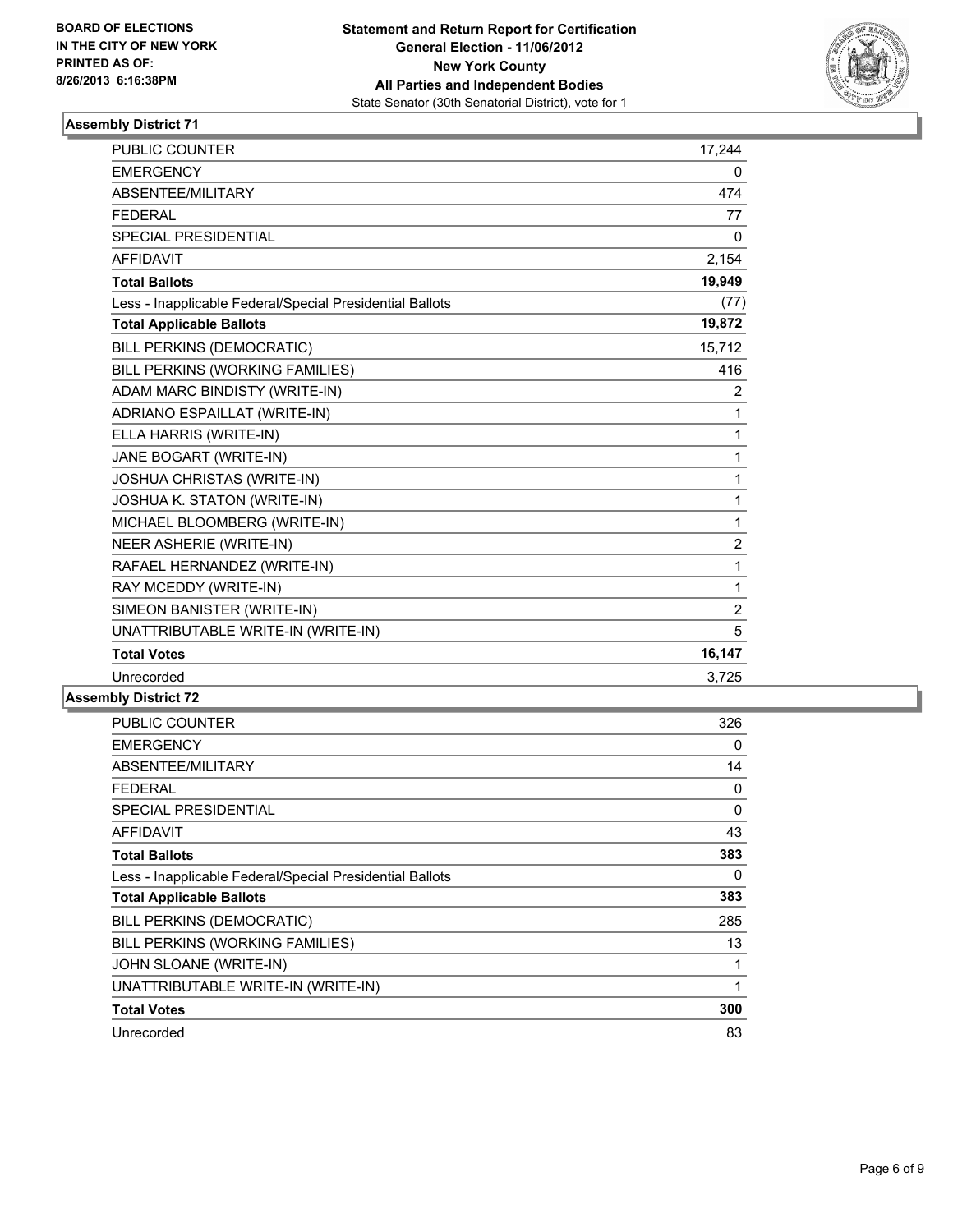

### **Total for State Senator (30th Senatorial District) - New York County**

| PUBLIC COUNTER                                           | 106,298 |
|----------------------------------------------------------|---------|
| EMERGENCY                                                | 1,615   |
| ABSENTEE/MILITARY                                        | 3,508   |
| <b>FEDERAL</b>                                           | 1,003   |
| SPECIAL PRESIDENTIAL                                     | 0       |
| <b>AFFIDAVIT</b>                                         | 12,383  |
| <b>Total Ballots</b>                                     | 124,807 |
| Less - Inapplicable Federal/Special Presidential Ballots | (1,003) |
| <b>Total Applicable Ballots</b>                          | 123,804 |
| BILL PERKINS (DEMOCRATIC)                                | 94,489  |
| BILL PERKINS (WORKING FAMILIES)                          | 3,651   |
| ADAM MARC BINDISTY (WRITE-IN)                            | 2       |
| ADAM SCHNECK (WRITE-IN)                                  | 1       |
| ADRIANO ESPAILLAT (WRITE-IN)                             | 2       |
| ALEXANDRA PATE (WRITE-IN)                                | 1       |
| ALI MIRZA (WRITE-IN)                                     | 1       |
| ANGELA DAVIS (WRITE-IN)                                  | 1       |
| <b>BARION FINK (WRITE-IN)</b>                            | 1       |
| <b>BASIL SMILKER (WRITE-IN)</b>                          | 1       |
| BILL CLINTON (WRITE-IN)                                  | 1       |
| BILL D. WILLIAMS (WRITE-IN)                              | 1       |
| BILL JOYE (WRITE-IN)                                     | 1       |
| BRIAN BEMJAMIN (WRITE-IN)                                | 1       |
| <b>BROOK BERGRAM (WRITE-IN)</b>                          | 1       |
| CARMELO ANTHONY (WRITE-IN)                               | 1       |
| CELESTINE GREEN (WRITE-IN)                               | 1       |
| CHARLES B. RANGEL (WRITE-IN)                             | 1       |
| CHOLE KAMTOR (WRITE-IN)                                  | 1       |
| CHRISTOPHER RIANO (WRITE-IN)                             | 1       |
| CRAIG SCHLEY (WRITE-IN)                                  | 2       |
| DAVID ROHER (WRITE-IN)                                   | 1       |
| DEBORAH LIATOS (WRITE-IN)                                | 1       |
| DENESE JOHNSON (WRITE-IN)                                | 1       |
| EARLINE FISHER (WRITE-IN)                                | 1       |
| EDDY DILBERT (WRITE-IN)                                  | 1       |
| ELLA HARRIS (WRITE-IN)                                   | 1       |
| EMILY POLL (WRITE-IN)                                    | 1       |
| FORREST TAYLOR (WRITE-IN)                                | 1       |
| HOWARD STERN (WRITE-IN)                                  | 1       |
| IESHA SEKOU (WRITE-IN)                                   | 2       |
| JAMES TOWEY (WRITE-IN)                                   | 1       |
| JANE BOGART (WRITE-IN)                                   | 1       |
| JEFF COLLINS (WRITE-IN)                                  | 1       |
| JOE ACHEU (WRITE-IN)                                     | 1       |
| JOE SMITH (WRITE-IN)                                     | 2       |
| JOHN GILSTRAP (WRITE-IN)                                 | 1       |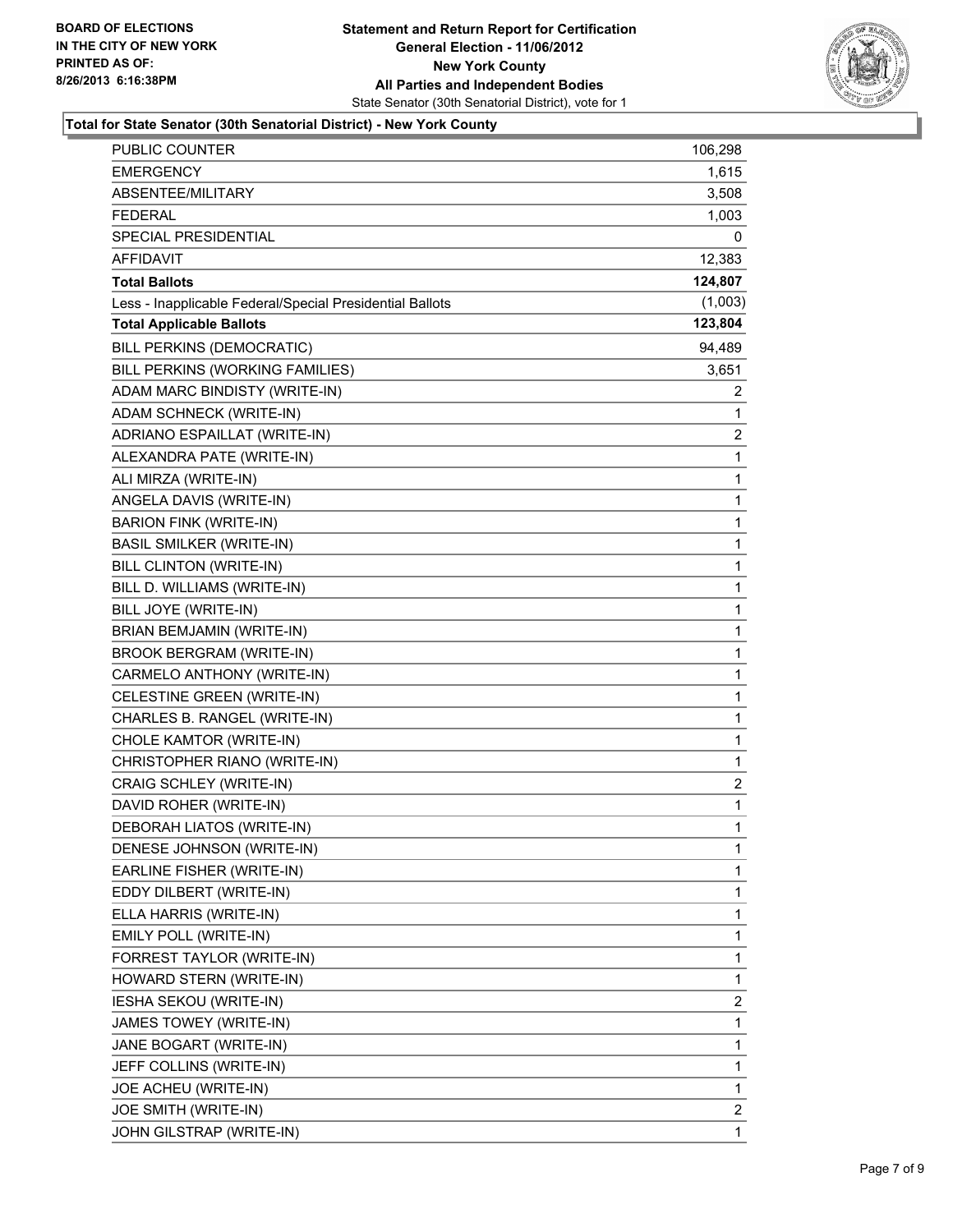

### **Total for State Senator (30th Senatorial District) - New York County**

| JOHN SLOANE (WRITE-IN)             | 1              |
|------------------------------------|----------------|
| JOSE BRIAN (WRITE-IN)              | 1              |
| JOSHUA CHRISTAS (WRITE-IN)         | 1              |
| JOSHUA K. STATON (WRITE-IN)        | 1              |
| JOYCE JOHNSON (WRITE-IN)           | 1              |
| JULIA VIEGAL (WRITE-IN)            | 1              |
| KEITH WRIGHT (WRITE-IN)            | 1              |
| KYLE MANSON (WRITE-IN)             | 1              |
| LANDON DAIS (WRITE-IN)             | 1              |
| LARRY DAS (WRITE-IN)               | 1              |
| LOUIS DZIALO (WRITE-IN)            | 1              |
| LUCAS AZENHA (WRITE-IN)            | 1              |
| MARISE COZZLINO (WRITE-IN)         | 1              |
| MARK DA ROCO (WRITE-IN)            | 1              |
| MARK LEVIN (WRITE-IN)              | 1              |
| MELISSA GAVIN (WRITE-IN)           | 1              |
| MICHAEL BLOOMBERG (WRITE-IN)       | 2              |
| MICHAEL DUBITSKY (WRITE-IN)        | 1              |
| MICHELLE MCCOMBS (WRITE-IN)        | 1              |
| MIKE HUGGAR (WRITE-IN)             | 1              |
| MITT ROMNEY (WRITE-IN)             | 1              |
| MOHAMMED CHERTTEOUI (WRITE-IN)     | 1              |
| NEAL ROSENSTEIN (WRITE-IN)         | 1              |
| NEER ASHERIE (WRITE-IN)            | $\overline{2}$ |
| NORBERT BRAY (WRITE-IN)            | 1              |
| PATRICK MURPHY (WRITE-IN)          | 1              |
| POTA LINDSAY (WRITE-IN)            | 1              |
| RAFAEL HERNANDEZ (WRITE-IN)        | 1              |
| RAY MCEDDY (WRITE-IN)              | 1              |
| REBECCA JORGENSON (WRITE-IN)       | 1              |
| ROBERT HARDING (WRITE-IN)          | 1              |
| RON PAUL (WRITE-IN)                | 1              |
| RON PETERSON (WRITE-IN)            | 2              |
| RUDOLPH GIULIANI (WRITE-IN)        | 1              |
| SIMEON BANISTER (WRITE-IN)         | 2              |
| STEPHAN MEIER (WRITE-IN)           | 1              |
| STEPHEN JINUBNEW (WRITE-IN)        | 1              |
| TIM CUNNINGHAM (WRITE-IN)          | 1              |
| TOBY J. GOLDSTEIN (WRITE-IN)       | 1              |
| TROY MUGLY (WRITE-IN)              | 1              |
| TWANA ADAMS (WRITE-IN)             | 1              |
| UNATTRIBUTABLE WRITE-IN (WRITE-IN) | 52             |
| VINCENT B. VANN (WRITE-IN)         | 1              |
| VINCENT BARASCIO (WRITE-IN)        | 1              |
| WENDY KATZ (WRITE-IN)              | 1              |
| WIN FOREMAN (WRITE-IN)             | $\mathbf{1}$   |